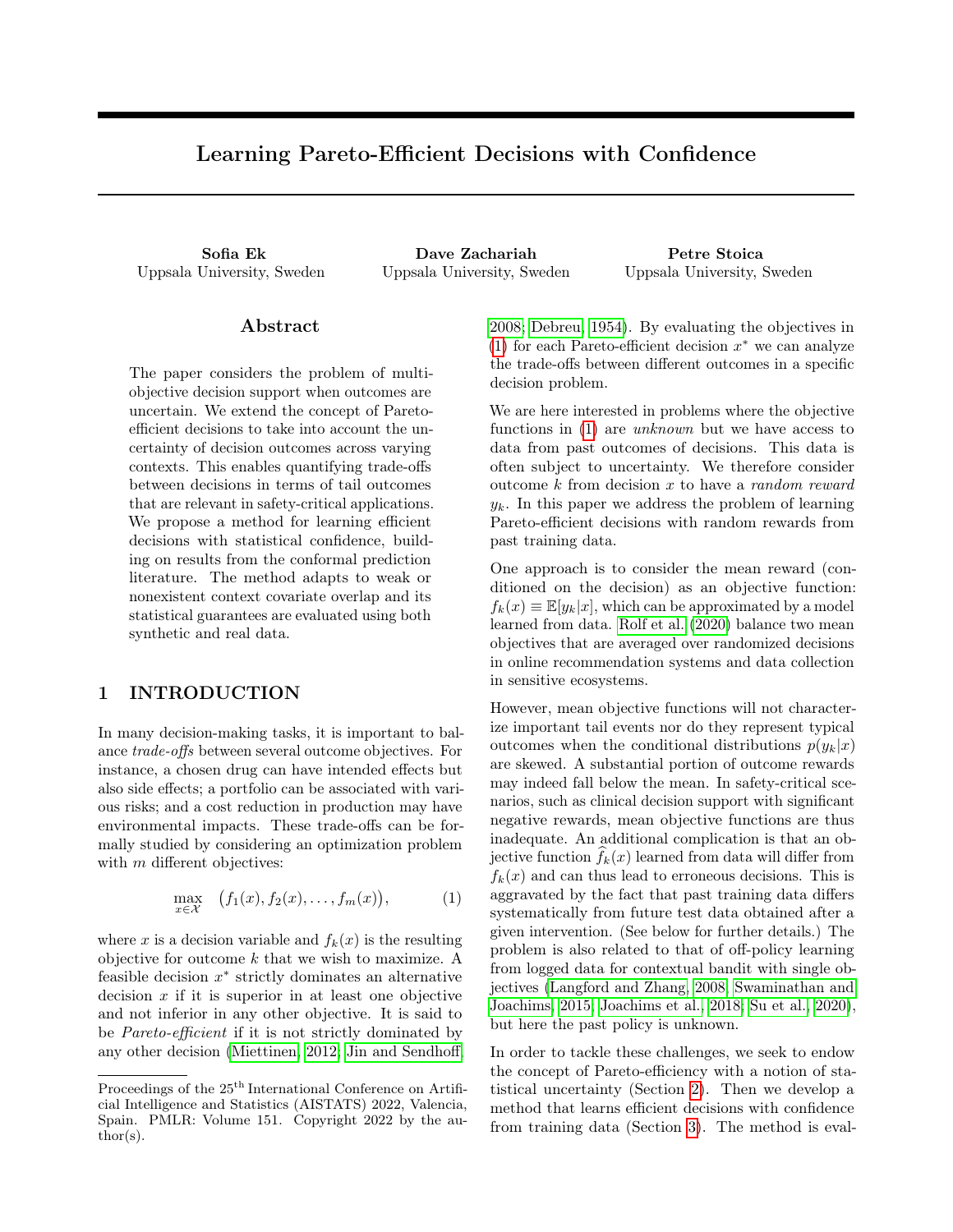uated using both synthetic and real data (Section [4\)](#page-4-0). The proposed method has the following main features:

- it considers the lower tail rewards at any specified level,
- it provides finite-sample coverage guarantees for the rewards even when the data-generating process is unknown,
- and it enables the study of decision trade-offs using a Pareto-frontier that takes reward uncertainties into account.

The proposed method learns models of conditional reward quantiles and leverages results from the conformal prediction literature to identify Pareto-efficient decisions that have statistical validity [\(Koenker and](#page-8-6) [Hallock, 2001;](#page-8-6) [Meinshausen and Ridgeway, 2006;](#page-8-7) [Vovk](#page-9-2) [et al., 2005;](#page-9-2) [Shafer and Vovk, 2008\)](#page-9-3). The problem setting lies in the intersection of several fields; decision theory [\(Chernoff and Moses, 2012\)](#page-8-8), multi-objective optimization [\(Miettinen, 2012\)](#page-8-0), causal inference [\(Pearl,](#page-8-9) [2009;](#page-8-9) [Peters et al., 2017\)](#page-8-10), and conformal prediction [\(Balasubramanian et al., 2014\)](#page-8-11). The main difference between our proposed method and the method in [Rolf](#page-8-3) [et al.](#page-8-3) [\(2020\)](#page-8-3) is that we evaluate multiple decisions and random tail rewards instead of randomized binary decisions and expected rewards. Importantly, our method can also provide finite sample guarantees.

# <span id="page-1-0"></span>2 PROBLEM FORMULATION

We consider discrete decisions x in a space  $\mathcal{X}$ . Each decision has m outcome rewards, represented by a vector **y** in a reward space  $\mathcal{Y} \subset \mathbb{R}^m$ . The number m is typically small, the examples below illustrate cases with  $m = 2$  rewards. For generality, we consider decisions taken in different contexts described by a d-dimensional covariate vector z that may affect the outcomes.

Suppose that for any decision  $x$ , we have a vector  $y^{\alpha}(x, z)$  in reward space that *lower bounds* each reward in y across contexts z with a probability of at least  $1 - \alpha$ . Formally, we express this using element-wise inequality as:

$$
\mathbb{P}\big(\mathbf{y}^{\alpha}(x,\mathbf{z}) \preceq \mathbf{y} \,|\, x\big) \geq 1 - \alpha, \qquad \forall x \in \mathcal{X}.\tag{2}
$$

If a nontrivial bound can be found, we use it to define efficient decisions that take into account the uncertainty of outcomes, including tail events with very low or negative rewards.

We say that decision  $x^*$  strictly dominates another *decision x with confidence*  $1 - \alpha$  if its reward boundary is not inferior,

$$
\mathbf{y}^{\alpha}(x, \mathbf{z}) \preceq \mathbf{y}^{\alpha}(x^*, \mathbf{z}),
$$

<span id="page-1-1"></span>

Figure 1: Example of decisions  $x \in \{0, 1, 2, 3, 4\}$  with random outcome rewards  $y = [y_1, y_2]$ . The small dots show past data of rewards observed from decisions taken across different contexts. From this data we learn Pareto-efficient decisions with confidence 80% across contexts. For a given context specified by z, this set was  $\mathcal{X}^{\alpha}(\mathbf{z}) = \{0, 1, 4\}$  with reward bounds  $y^{\alpha}(x, z)$  shown as solid green dots. Decisions 2 and 3 (red crosses) are thus strictly dominated. The set of efficient decisions and its corresponding reward bounds form a frontier  $\mathcal{Y}^{\alpha}(\mathbf{z})$  (dashed) along which a user can study reward trade-offs.

and that it is superior in at least one outcome k for which  $y_k^{\alpha}(x, \mathbf{z}) < y_k^{\alpha}(x^*, \mathbf{z})$ . The definition above endows the standard notion of Pareto-efficiency with statistical properties. We can now define the object of interest in this paper,  $\mathcal{X}^{\alpha}(\mathbf{z})$ , the set of all *efficient* decisions with confidence  $1 - \alpha$ . Each decision x in  $\mathcal{X}^{\alpha}(\mathbf{z})$  is not dominated by any other decision and the uncertain outcome rewards y fall below the boundary  $y^{\alpha}(x, z)$  with a probability no greater than  $\alpha$  across contexts.

Using  $\mathcal{X}^{\alpha}(\mathbf{z})$  we can construct a corresponding frontier  $\mathcal{Y}^{\alpha}(\mathbf{z})$  in reward space, which enables a user to quantify trade-offs between different efficient decisions. Figure [1](#page-1-1) illustrates such a frontier in an example with a decision space  $\mathcal{X} = \{0, 1, 2, 3, 4\}$  and outcomes rewards  $\mathbf{y} =$  $[y_1, y_2]$ . We can see that two of the decisions are strictly dominated with a confidence of 80%. A user can now analyze the trade-offs between rewards when choosing among the three efficient decisions. (The full setup is described in the numerical experiment section.)

<span id="page-1-2"></span>The problem we consider in this paper is to *learn* confidence-based efficient decisions  $\mathcal{X}^{\alpha}(\mathbf{z})$  and their corresponding frontier  $\mathcal{Y}^{\alpha}(\mathbf{z})$  from finite training data. We use past data on decisions, contexts and their rewards  $(x_i, y_i, z_i)$  drawn independently and identically from an unknown distribution that admits a causal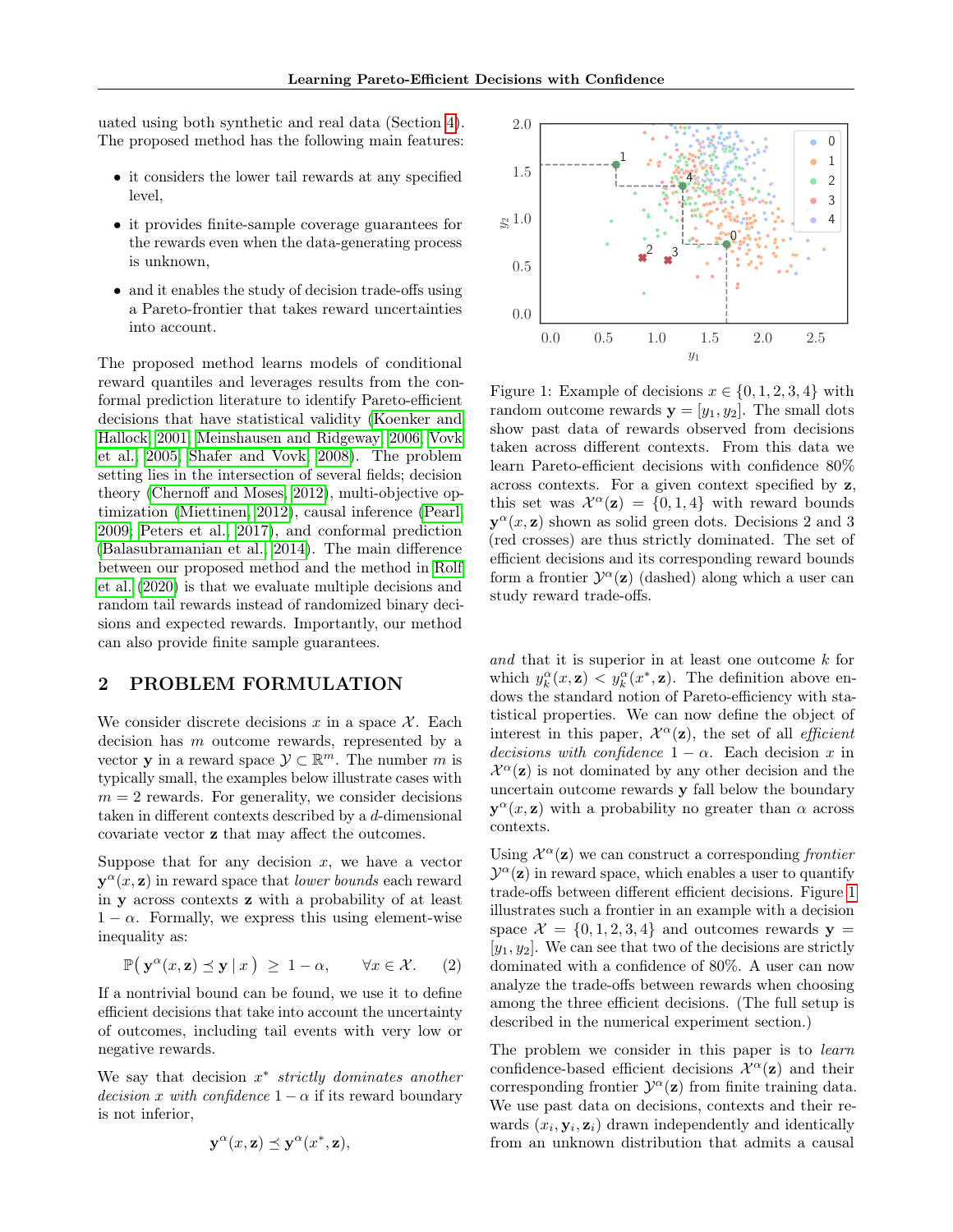factorization:

$$
\widetilde{p}(x, \mathbf{y}, \mathbf{z}) = p(\mathbf{z})p(x|\mathbf{z})p(\mathbf{y}|x, \mathbf{z}).
$$
\n(3)

In the case of past experimental data, the decision policy described by  $p(x|\mathbf{z})$  is known. For instance, in medical trials, treatment  $x$  could be assigned at random and independent of context z. We also consider using past observational data, where  $p(x|\mathbf{z})$  is unknown and has to be learned from data. In this case, one must assume that z contains all relevant data and there are no unblocked confounding variables [\(Peters et al.,](#page-8-10) [2017,](#page-8-10) Chapter 9). We do not, however, need to assume covariate overlap for all decisions. This is an important difference from both causal inference and contextual bandit literatures [\(Imbens and Rubin, 2015;](#page-8-12) [Oberst](#page-8-13) [et al., 2020;](#page-8-13) [D'Amour et al., 2021\)](#page-8-14).

We shall now proceed to develop a method that learns  $\alpha$ -efficient decisions  $\mathcal{X}^{\alpha}(\mathbf{z})$  from finite training data by constructing nontrivial and context-adaptive bounds  $y^{\alpha}(x, z)$  that satisfy the statistical guarantee [\(2\)](#page-1-2).

# <span id="page-2-0"></span>3 METHOD

To construct  $\mathcal{X}^{\alpha}(\mathbf{z})$  we need boundary vectors  $\mathbf{y}^{\alpha}(x, \mathbf{z})$ that satisfy [\(2\)](#page-1-2). We here use the union bound to avoid imposing restrictive modelling assumptions on the joint distribution of rewards and to avoid complex modelling of multivariate quantile functions. Using this bound for the complement of the event in [\(2\)](#page-1-2) we have:

$$
\mathbb{P}\left(\bigcup_{k=1}^{m} y_k < y_k^{\alpha}(x, \mathbf{z}) \mid x\right) \le \sum_{k=1}^{m} \mathbb{P}(y_k < y_k^{\alpha}(x, \mathbf{z}) \mid x). \tag{4}
$$

Thus, by constructing bounds for each reward that satisfy

$$
\mathbb{P}(y_k < y_k^{\alpha}(x, \mathbf{z}) \mid x) \leq \frac{\alpha}{m}, \qquad \forall k,
$$

constraint [\(2\)](#page-1-2) is also satisfied.

We consider now the conditional *quantile function* of an individual reward  $y$ . For continuous rewards, we can express it as

$$
q^{\alpha}(x, \mathbf{z}) = \inf \left\{ \widetilde{y} : \frac{\alpha}{m} = \mathbb{P}(y < \widetilde{y} \mid x, \mathbf{z}) \right\}.
$$

Then  $y^{\alpha}(x, \mathbf{z}) := q^{\alpha}(x, \mathbf{z})$  would provide the tightest lower bound for the reward. But the quantile function is unknown and must be estimated from data

$$
\mathcal{D} = ((x_i, y_i, \mathbf{z}_i))_{i=1}^n,
$$

drawn from the training distribution [\(3\)](#page-2-1), see, e.g., [Koenker and Hallock](#page-8-6) [\(2001\)](#page-8-6); [Meinshausen and Ridge](#page-8-7)[way](#page-8-7) [\(2006\)](#page-8-7). However, using an estimate  $y^{\alpha}(x, \mathbf{z}) :=$ 

<span id="page-2-1"></span> $\hat{q}^{\alpha}(x, z)$  in lieu of the unknown function faces two fun-<br>damontal challenges. First, this choice would not opened damental challenges. First, this choice would not ensure that  $(2)$  holds for finite n. When **z** contains continuous covariates, or is of a moderately large dimension, [\(2\)](#page-1-2) is at best approximately satisfied in the large-sample case provided that we use a well-specified model of the quantile function. Second, the training data is itself a problem because [\(3\)](#page-2-1) differs from the distribution that follows when intervening on a specified decision variable  $x := x^*$ :

<span id="page-2-3"></span>
$$
p(x, y, z) = p(z)1(x = x^*)p(y|x, z),
$$
 (5)

where  $\mathbb{1}(\cdot)$  is the indicator function.

We will here take a different approach by allowing for any flexible machine learning method to fit a quantile function and then form a boundary:

<span id="page-2-2"></span>
$$
y^{\alpha}(x, \mathbf{z}) := \hat{q}^{\alpha}(x, \mathbf{z}) - \kappa^{\alpha}(x),
$$
 (6)

using an *adjustment* variable  $\kappa^{\alpha}(x)$ . By leveraging recent results in the conformal prediction literature [\(Vovk et al., 2005;](#page-9-2) [Lei et al., 2015;](#page-8-15) [Romano et al.,](#page-8-16) [2019;](#page-8-16) [Tibshirani et al., 2019\)](#page-9-4), we will show that it is possible to learn tight reward boundaries [\(6\)](#page-2-2) using flexible methods that ensure the rewards are bounded at the specified probability  $1-\alpha$  in [\(2\)](#page-1-2). The methodology is based on randomly splitting the data  $\mathcal D$  into two parts, denoted  $\mathcal{D}'$  and  $\mathcal{D}''$ . The splitting allows for a computationally efficient algorithm that at the same time fulfils [\(2\)](#page-1-2).

<span id="page-2-6"></span>Let  $\widehat{q}^{\alpha}(x, \mathbf{z}; \mathcal{D}')$  be any fitted quantile function using  $\mathcal{D}'$ .<br>Nove dofine the residuals using the remaining data: Next, define the residuals using the remaining data:

<span id="page-2-5"></span><span id="page-2-4"></span>
$$
r_i = \hat{q}^{\alpha}(x_i, \mathbf{z}_i; \mathcal{D}') - y_i, \qquad i \in \mathcal{D}''.
$$
 (7)

Construct a discrete distribution of the residual  $r$ :

$$
p(r) = \sum_{i \in \mathcal{D}''} p_i \mathbb{1}(r = r_i) + p_{\infty} \mathbb{1}(r = \infty), \qquad (8)
$$

where  $\{p_i\}$  are probability weights.

**Theorem 3.1.** Consider any  $(x, z)$  drawn from the interventional distribution [\(5\)](#page-2-3) and let the adjustment variable  $\kappa^{\alpha}(x)$  be the  $(1-\frac{\alpha}{m})$ -th quantile of the distribution [\(8\)](#page-2-4) with the following probability weights

$$
p_i = \frac{w(x_i, \mathbf{z}_i)}{\sum_{j \in \mathcal{D}''} w(x_j, \mathbf{z}_j) + w(x, \mathbf{z})},\tag{9}
$$

$$
p_{\infty} = \frac{w(x, \mathbf{z})}{\sum_{j \in \mathcal{D}''} w(x_j, \mathbf{z}_j) + w(x, \mathbf{z})},
$$

using the function

<span id="page-2-8"></span><span id="page-2-7"></span>
$$
w(x, \mathbf{z}) = \frac{\mathbb{1}(x = x^*)}{p(x|\mathbf{z})}.
$$
 (10)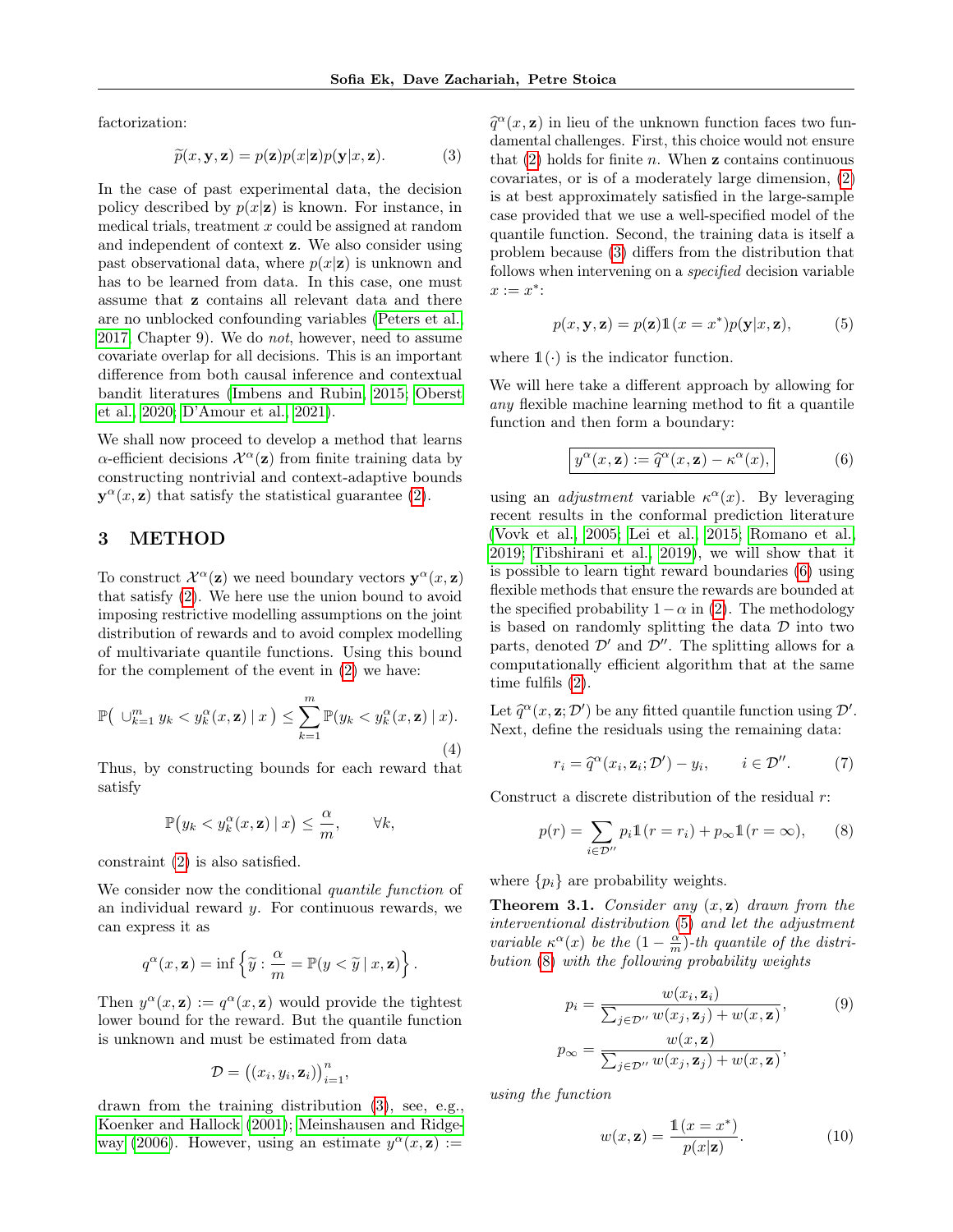Then the boundary [\(6\)](#page-2-2) satisfies:

$$
\mathbb{P}(y < y^{\alpha}(x, \mathbf{z})|x) \le \frac{\alpha}{m}.\tag{11}
$$

Constructing these boundaries for all m rewards therefore satisfies [\(2\)](#page-1-2).

Proof. The weights are used to adjust densities from the training distribution to the intervened distribution. The first part of the proof builds on the techniques used in Lemma 3 in [Tibshirani et al.](#page-9-4) [\(2019\)](#page-9-4). We modified it here for the case when  $r$  is only a function of the subset  $\mathcal{D}^\prime.$  The second part of the proof builds the techniques used in Theorem 1 and Corollary 1 in [Romano et al.](#page-8-16) [\(2019\)](#page-8-16) and [Tibshirani et al.](#page-9-4) [\(2019\)](#page-9-4), respectively. Our main contribution is the case of one-sided conformal boundaries using split quantile conformal regression under distribution shifts. This differs from the focus of the two cited papers on which the proof is build.

Let  $\mathcal{D}_+$  denote the sequence of training data  $\mathcal D$  and a new sample  $(x, y, z)$  drawn from  $(5)$ , i.e.,

$$
\mathcal{D}_+=(\mathcal{D}',\mathcal{D}'',(x,y,\mathbf{z})).
$$

This sequence has a joint distribution with a density function that can be expressed as

$$
\prod_{i=1}^n \widetilde{p}(x_i, y_i, \mathbf{z}_i) \cdot \widetilde{p}(x, y, \mathbf{z}) w(x, \mathbf{z}) = \widetilde{p}(\mathcal{D}_+) w(x, \mathbf{z})
$$
  
=  $\widetilde{p}(\mathcal{S}_+) w(x, \mathbf{z}),$ 

where  $S_+$  is an unordered set of elements from  $\mathcal{D}_+$ . Note that there are multiple sequences  $\mathcal{D}_+$  that can be obtained by permuting the elements in  $S_+$ .

Let  $e_i$  denote the event that the new sample  $(x, y, z)$ equals the *i*<sup>th</sup> sample  $(x_i, y_i, \mathbf{z}_i)$  in the *subsequence* 

$$
\mathcal{D}''_+ = (\mathcal{D}'', (x,y,\mathbf{z})),
$$

given the unordered set  $S_{+}$ . The conditional probability of this event can be expressed as

$$
\mathbb{P}(e_i|\mathcal{S}_+) = \frac{\mathbb{P}(e_i, \mathcal{S}_+)}{\sum_{j \in \mathcal{D}'} \mathbb{P}(e_j, \mathcal{S}_+) + \mathbb{P}(e, \mathcal{S}_+)}
$$
  
= 
$$
\frac{w(x_i, \mathbf{z}_i)}{\sum_{j \in \mathcal{D}'} w(x_j, \mathbf{z}_j) + w(x, \mathbf{z})}
$$
  
= 
$$
p_i,
$$

where the first equality follows from the law of total probability and the second from considering all permutations  $\sigma$  over the set  $S_+$ , such that the final element (new sample) in every resulting sequence is equal to  $(x_i, y_i, \mathbf{z}_i)$ . That is,

$$
\mathbb{P}(e_i, S_+) = \sum_{\sigma : \sigma(n+1) = |\mathcal{D}'| + i} w(x_i, \mathbf{z}_i) \widetilde{p}(S_+)
$$

$$
= w(x_i, \mathbf{z}_i) \widetilde{p}(S_+) n!.
$$

<span id="page-3-1"></span>Each sample  $(x_i, y_i, \mathbf{z}_i)$  has a residual  $r_i$  of the form [\(7\)](#page-2-5). The conditional probability that the residual of the new sample  $r$  equals  $r_i$  is equal to

$$
\mathbb{P}(r=r_i|\mathcal{S}_+) = \mathbb{P}(e_i|\mathcal{S}_+) = p_i,
$$

which holds since we condition on the full set  $S_+$  and so  $\mathcal{D}'$  in [\(7\)](#page-2-5) is fixed. Thus the residual r given  $\mathcal{S}_+$  follows the discrete distribution:

$$
\sum_{i \in \mathcal{D}''} p_i \mathbb{1}(r = r_i) + p_{n+1} \mathbb{1}(r = r_{n+1}). \tag{12}
$$

Let  $\tilde{\kappa}^{\alpha}$  denote its  $(1 - \frac{\alpha}{m})$ -th quantile, so that

<span id="page-3-0"></span>
$$
\mathbb{P}\{r > \widetilde{\kappa}^{\alpha}|\mathcal{S}_+\} \leq \frac{\alpha}{m}.
$$

Now in lieu of [\(12\)](#page-3-0), consider [\(8\)](#page-2-4) where the only point mass for the final residual is moved to the limit of its range. Thus the quantile of [\(8\)](#page-2-4) cannot decrease,  $\kappa^{\alpha} \geq \tilde{\kappa}^{\alpha}$ , so that

$$
\mathbb{P}\{r > \kappa^{\alpha}|\mathcal{S}_+\} \leq \mathbb{P}\{r > \widetilde{\kappa}^{\alpha}|\mathcal{S}_+\} \leq \frac{\alpha}{m}.
$$

Using the fact that  $\mathbb{P}\{r > \kappa^{\alpha}|\mathcal{S}_+\} = \mathbb{P}\{y < \widehat{q} - \kappa^{\alpha}|\mathcal{S}_+\},$ we obtain

$$
\mathbb{P}\{y<\widehat{q}-\kappa^{\alpha}\}\leq \frac{\alpha}{m},
$$

after marginalization.

Since the interventional distribution [\(5\)](#page-2-3) (and  $w(x, z)$ ) contain  $\mathbb{1}(x = x^*)$ , the resulting probability is conditional on any  $x^* \in \mathcal{X}$  in [\(11\)](#page-3-1) since all other decision variables have zero probability. Using [\(4\)](#page-2-6) it follows that [\(2\)](#page-1-2) is satisfied.  $\Box$ 

There is a wide range of possible models and learning methods to fit  $\tilde{q}^{\alpha}(x, z)$  in [\(6\)](#page-2-2); from simple linear<br>models to highly floxible neural network or random models to highly flexible neural network or random forest-based models, cf. [Koenker and Hallock](#page-8-6) [\(2001\)](#page-8-6); [Meinshausen and Ridgeway](#page-8-7) [\(2006\)](#page-8-7). Whichever method one chooses, the methodology described above ensures that all rewards for each decision will be at least as large as their bounds at a certifiable probability of  $1-\alpha$ . The choice of fitted  $\hat{q}^{\alpha}(x, z)$  only affects the *tightness*<br>of the bounds. The officient decisions  $\mathcal{Y}^{\alpha}(z)$  are thus of the bounds. The efficient decisions  $\mathcal{X}^{\alpha}(\mathbf{z})$  are thus learned with a model-agnostic confidence of  $1 - \alpha$ .

Remark 1: With covariate vectors **z** of a given dimension, the computational cost comprise of fitting  $m \cdot |\mathcal{X}|$ quantile functions and sorting weighted residuals. Each sorting has a run time  $\mathcal{O}(n_x \log(n_x + 1))$ , where  $n_x$  is the number of samples in the set  $\mathcal{D}^{\prime\prime}$  that have a given decision  $x$ , see Algorithm [1](#page-10-0) in the supplementary material. Note that these  $m \cdot |\mathcal{X}|$  tasks can be performed in parallel.

Remark 2: In the formulation above, we have set an equal probability level of  $\alpha/m$  to each reward. But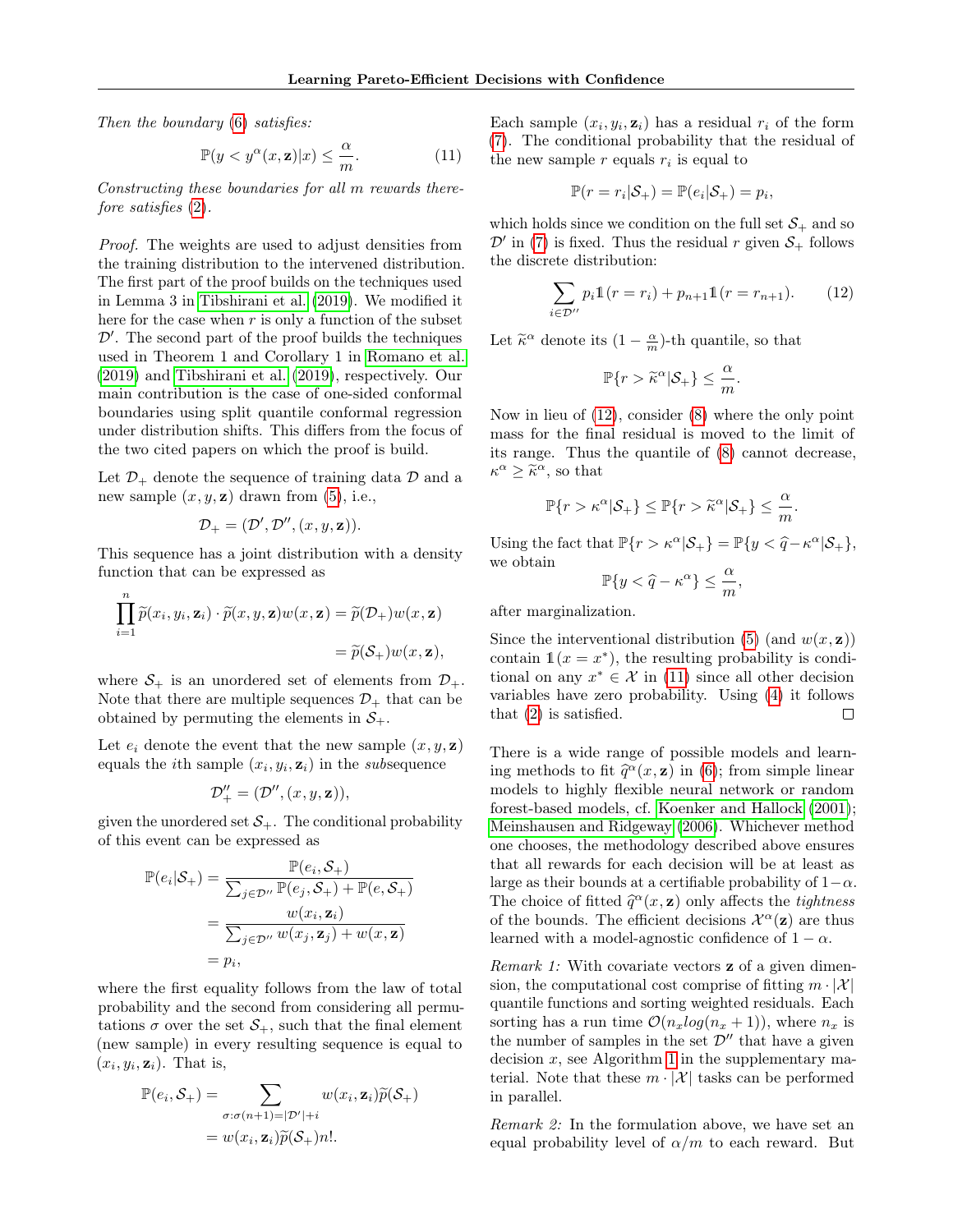it is entirely possible to specify different levels across rewards that still satisfy [\(2\)](#page-1-2). This would be relevant in scenarios where certain rewards are more critical to certify than others.

Remark 3: The conformal prediction literature is focused on the construction of outcome prediction intervals, but we are here only interested in a lower bound on rewards y. See also [Linusson et al.](#page-8-17) [\(2014\)](#page-8-17).

Remark 4: When the training data is only observational and the decisions are taken with unknown policies the weight function [\(10\)](#page-2-7) must be estimated accurately [\(Lei](#page-8-18) [and Candès, 2021\)](#page-8-18). This can be done by supervised learning of a model of  $p(x|z)$ . Alternatively, the weights can be expressed as:

$$
w(x, \mathbf{z}) \equiv \frac{\mathbb{1}(x = x^*)}{p(\mathbf{z}|x)p(x)} \sum_{x' \in \mathcal{X}} p(\mathbf{z}|x')p(x'), \quad (13)
$$

where a model of  $p(\mathbf{z}|x)$  can be learned in an unsupervised manner.

## <span id="page-4-0"></span>4 NUMERICAL EXPERIMENTS

To illustrate the key concepts of our method for learning  $\mathcal{X}^{\alpha}(\mathbf{z})$  and verify the statistical properties of the frontier  $\mathcal{Y}^{\alpha}(\mathbf{z})$ , we conduct numerical experiments with both synthetic and real-world data. For convenience of illustration, we will only consider  $m = 2$  rewards. We split the training data  $\mathcal D$  into two parts  $\mathcal D'$  and  $\mathcal D''$  of equal size.

The conformal inference part of our implementation is based on the code from [Romano et al.](#page-8-16) [\(2019\)](#page-8-16) which we extended to account for the distributional shift that arises between training and interventional distributions  $(3)$  and  $(5).<sup>1</sup>$  $(5).<sup>1</sup>$  $(5).<sup>1</sup>$  $(5).<sup>1</sup>$ 

#### <span id="page-4-5"></span>4.1 Synthetic data

We consider a problem with five decision alternatives  $\mathcal{X} = \{0, 1, 2, 3, 4\}$  and a one-dimensional covariate z. We begin by specifying the unknown training distribution [\(3\)](#page-2-1).

The rewards are drawn from  $p(\mathbf{y}|x, z)$  as:

$$
\begin{cases}\n y_1 &= a_x + b_x f \left( \frac{z - 55}{9} \right) + u_0, \\
 y_2 &= c_x + d_x f \left( \frac{z - 50}{8} \right) + u_1,\n\end{cases} \tag{14}
$$

where  $f(\cdot)$  is the sigmoid function and the noise terms  $u_0$  and  $u_1$  are drawn jointly from  $\mathcal{N}(0, 0.04 \cdot \left[\frac{1}{\rho} \frac{\rho}{1}\right])$  with a correlation coefficient  $\rho = -0.2$  unless another value is explicitly mentioned. (The rewards are ensured to be nonnegative by truncation in the rare cases.) The coefficients in [\(14\)](#page-4-2) are given in Table [1.](#page-4-3) The covariate is drawn from  $p(z)$  as  $z \sim \mathcal{N}(60, 100)$ .

Table 1: The constants in [\(14\)](#page-4-2).

<span id="page-4-3"></span>

|       | $x=0$ | $x=1$   | $x=2$   | $x=3$ | $x=4$ |
|-------|-------|---------|---------|-------|-------|
| $a_x$ | 2.4   | 0.7     | 0.8     | 2.0   |       |
| $b_x$ | -1.4  | $1.5\,$ | 1.0     | -1.2  |       |
| $c_x$ | 0.0   | 2.2     | $0.6\,$ | 0.0   | 22    |
| $a_x$ | 4.4   | -1.5    |         | 2.0   |       |

<span id="page-4-4"></span>In the training data, decisions have been made in different contexts described by z. We let the decision assignment be as follows

$$
x = \begin{cases} 0 & \text{if } & 0 \le s < 0.2, \\ 1 & \text{if } & 0.2 \le s < 0.4, \\ 2 & \text{if } & 0.4 \le s < 0.6, \\ 3 & \text{if } & 0.6 \le s < 0.8, \\ 4 & \text{if } & 0.8 \le s < 1.0, \end{cases}
$$

where  $s$  is a random variable. In the case of experimental data, we consider uniform random assignments:  $s \sim \mathcal{U}(0, 1)$  and take  $p(x|z)$  to be known. In the case of observational data, we test the limits of our method by considering an unbalanced scenario where some of the decisions are rare so that the unknown  $p(x|z)$  is near zero (thus yielding weak covariate overlap). This is done by setting

$$
s = u \times f\left(\frac{70 - z}{5}\right)
$$
, where  $u \sim \mathcal{U}(0, 1)$ .

We draw  $n = 1000$  training data points to learn  $\mathcal{X}^{\alpha}(z)$ with confidence level  $1-\alpha$  using a quantile random forest method [\(Meinshausen and Ridgeway, 2006\)](#page-8-7), more details are provided in the supplementary material. We verify that the method satisfies [\(2\)](#page-1-2) at the specified confidence level in the experimental data case in Fig. [2.](#page-6-0)

<span id="page-4-2"></span>In the observational data case, we learn a (twocomponent) Gaussian mixture model of  $p(z|x)$  in [\(13\)](#page-4-4). Then [\(2\)](#page-1-2) will only hold approximately depending on the accuracy of [\(10\)](#page-2-7), see [Lei and Candès](#page-8-18) [\(2021\)](#page-8-18). The accuracy of probability weights can be assessed using model validation methods. In Fig. [3](#page-6-1) we evaluate bounds obtained with approximate weights and find [\(2\)](#page-1-2) to be satisfied in this challenging setting with poor data overlap. In Fig. [3a](#page-6-1) we also include the case where the outcomes are even more correlated by setting  $\rho = -1.0$ , and observe only minor differences. In Fig. [3b,](#page-6-1) we see that due to the uneven past decision policy, data on decision  $x = 4$  is sparse and the resulting bound becomes notably more conservative than for the other decisions.

<span id="page-4-1"></span><sup>&</sup>lt;sup>1</sup>The code is available here: [https://github.com/](https://github.com/sofiaek/learning-pareto) [sofiaek/learning-pareto](https://github.com/sofiaek/learning-pareto).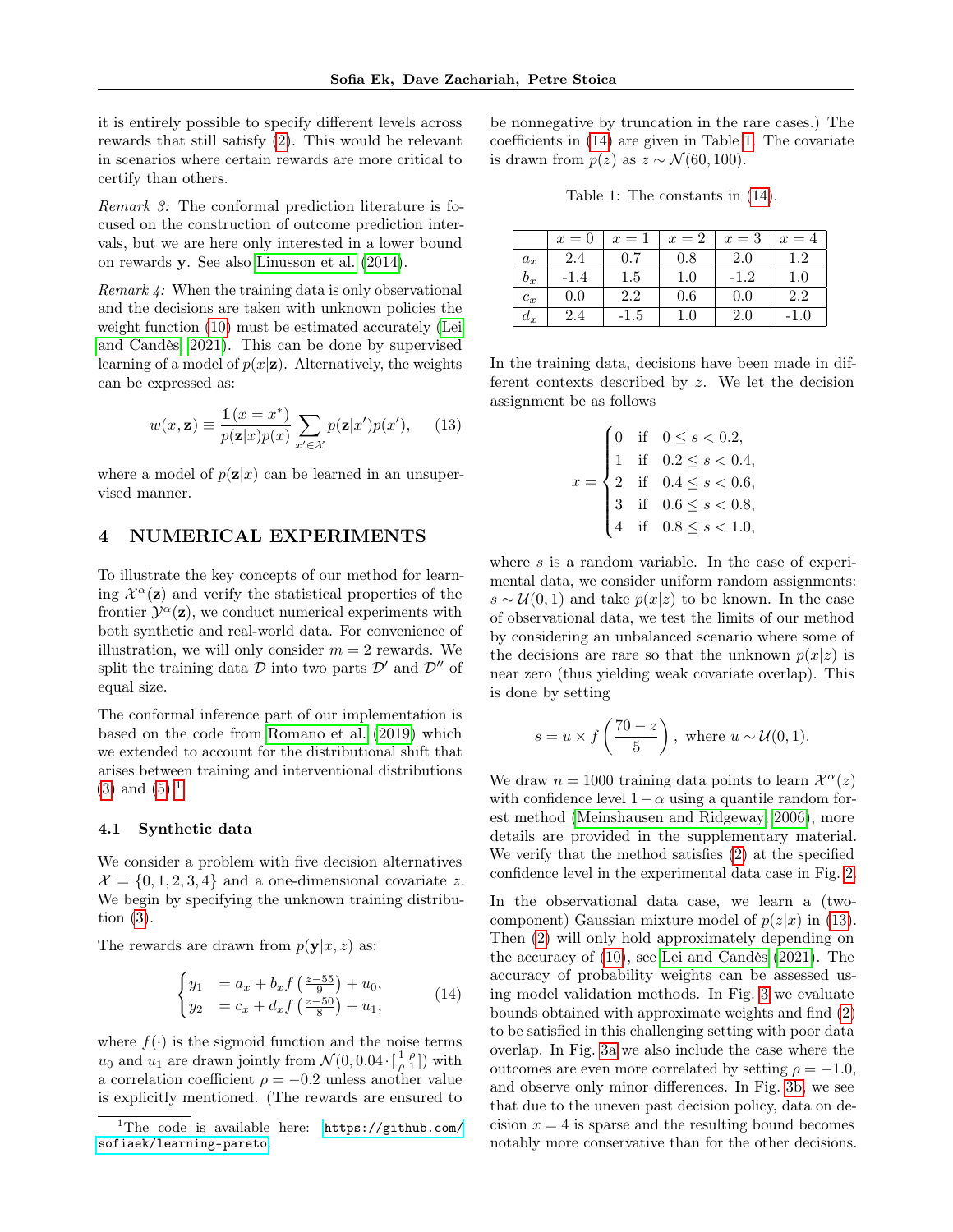The bounds for  $x = 0$  and 1 are the least conservative; the probabilities of rewards exceeding them are very close to  $1 - \alpha$ .

We illustrate the resulting learned frontier  $\mathcal{Y}^{\alpha}(z)$  for  $1 - \alpha = 80\%$  and two different contextual covariates  $z = 56$  and  $z = 68$  in Figs. [4a](#page-7-0) and [4b,](#page-7-0) respectively. The learned efficient decisions for the two different contexts are:  $\mathcal{X}^{\alpha}(56) = \{0, 4\}$  and  $\mathcal{X}^{\alpha}(68) = \{0, 1, 2\}$  and thus are context-dependent. (Figure [1](#page-1-1) shows  $z = 46$ .) The method adapts to the lack of data for decision  $x = 4$ by setting the lower bound to the minimum possible rewards, represented by a black star in Fig. [4b.](#page-7-0)

### <span id="page-5-0"></span>4.2 Semi-real data

Next, we consider real-world data from the Tennessee Student/Teacher Achievement Ratio (STAR) study [\(Achilles et al., 2008;](#page-8-19) [Krueger, 1999\)](#page-8-20). In a four-year class size study teachers and students (in kindergarten up until third grade) were randomly assigned into one of three interventions: small, regular and regular-withaide class size. Small class size corresponds to 13 to 17 students per teacher, regular class size to 22 to 25 students per teacher and regular-with-aide class size to 22 to 25 students per teacher plus a full-time teacher assistant. The study was thus a randomized controlled trial, with interventions assigned by a given random policy  $p(x)$ .

We follow the procedure in [Kallus et al.](#page-8-21) [\(2018\)](#page-8-21) and take the class-type at first grade as the treatment, since many students were not part of the study in kindergarten. We use 11 pre-intervention covariates in z for each student including: gender, birth month, teacher career, teacher experience and if free lunch was given or not. A more detailed description of the covariates is provided in the supplementary material.

Outcome  $y_1$  is an achievement test score at the end of first grade (the sum of standardized math, reading and listening test scores). Students that were not part of the STAR study in first grade or had missing outcome  $y_1$  are excluded, and the remaining data set includes 6322 students from 75 different schools. To study a second outcome  $y_2$ , the (negative) cost per student, we generate a synthetic value following [Hill](#page-8-22) [\(2011\)](#page-8-22)

$$
y_2|x = 0 \sim \mathcal{N}(-(\mathbf{z}^T \beta - \omega_0 + \mu), \sigma^2),
$$
  
\n
$$
y_2|x = 1 \sim \mathcal{N}(-(\exp[(\mathbf{z} + 0.5)^T \beta] + \mu), \sigma^2),
$$
  
\n
$$
y_2|x = 2 \sim \mathcal{N}(-(\mathbf{z}^T \beta - \omega_2 + \mu), \sigma^2),
$$

where  $\mu = 10$  and  $\sigma = 1$ . The parameter  $\beta$  is drawn randomly from  $(0.0, 0.1, 0.2, 0.3, 0.4)$  with probabilities (0.4, 0.15, 0.15, 0.15, 0.15). These probabilities are changed compared to [Hill](#page-8-22) [\(2011\)](#page-8-22), since our model has fewer covariates. We select  $\omega_0$  and  $\omega_2$  so that the effect of the 'treatment on the treated' is 4 and 2, respectively.

The conditional quantiles are estimated with a quantile neural net [\(Taylor, 2000;](#page-9-5) [Steinwart and Christmann,](#page-9-6) [2011\)](#page-9-6).

The learned Pareto-frontier for a group of students with a given set of covariates is shown in Fig. [5a.](#page-7-1) Examples of two such contextual covariates are school in rural areas and teachers with one year teaching experience. Here no decision is dominated at the confidence level 80%, but the trade-offs between test scores and costs become transparent: small class sizes yield the best test scores but are the most costly interventions, while regular class sizes with aide increase test scores by a lesser amount but at a substantially lower cost. A learned Pareto-frontier for a different group of students is shown in Fig. [5b.](#page-7-1) Their covariates differ for instance by school located in suburban areas and teachers with 10 years teaching experience. Here the decision 'regularwith-aide' class size is dominated by the other two decisions.

In the supplementary material, the statistical guarantee for the boundary of the synthetic reward  $y_2$  is validated.

# 5 DISCUSSION

Machine learning methods are typically designed to maximize a single objective. When used for decision making, they can therefore result in unbalanced outcomes that do not align with the objectives of a decisionmaker [\(Christian, 2020\)](#page-8-23). In binary classification tasks, for example, a user may need to balance false-positive and false-negative rates [\(Tong et al., 2018\)](#page-9-7) and in recommendation systems the balance between welfare and profit is important [\(Rolf et al., 2020\)](#page-8-3).

In safety-critical applications, such as clinical decision support, it is also important to account for low (even negative) rewards and provide statistical guarantees. In this paper we extended the concept of Pareto-efficiency to include statistical confidence. We then proposed a method that learns efficient decisions and a frontier that takes into account the lower tail rewards at any specified confidence level. Such a frontier can quantify trade-offs and provide valuable insight to decision makers due to its finite-sample statistical guarantees.

In the case when training data is observational rather than experimental, the (unknown) past decision policy must also be learned. Here care must be taken to assess the accuracy of any policy model using validation methods; inaccurate models invalidate the statistical properties of the learned frontier and may lead to erroneous decisions. It is also important to consider systematic differences in the distribution of contextual covariates during training and intervention. While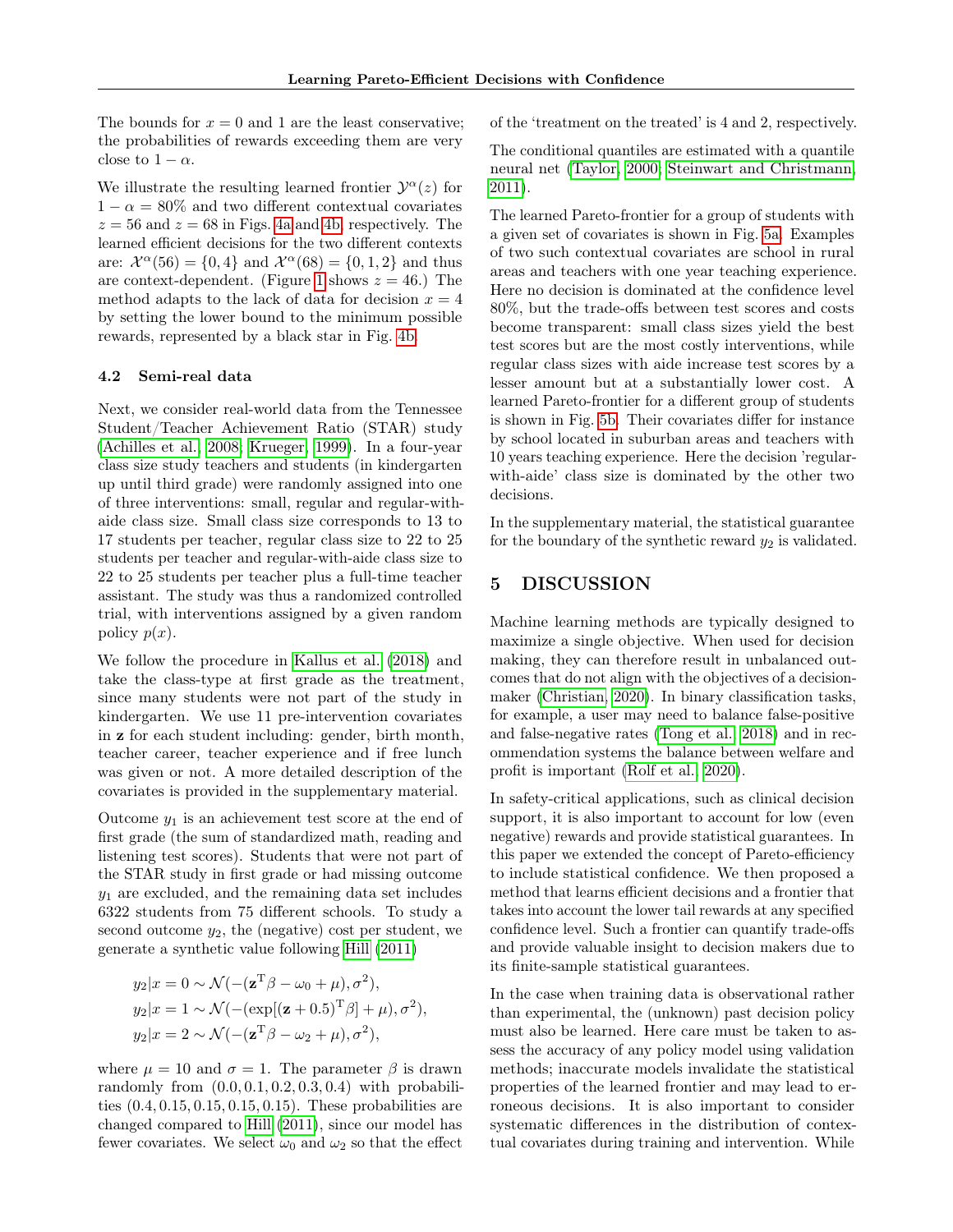<span id="page-6-0"></span>

Figure 2: Evaluation of reward boundary  $y^{\alpha}(x, z)$  of random rewards y using 500 Monte Carlo simulations. Boundaries are designed to satisfy [\(2\)](#page-1-2). Experimental data scenario with known random assignment probabilities  $p(x)$ . (a) Probability of  $y_k$  exceeding the boundary  $y_k^{\alpha}(x, z)$  marginalized across decisions. (b) Probability of **y** exceeding the reward boundary  $y^{\alpha}(x, z)$  under decision x. Note that the dots are overlapping in both figures.

<span id="page-6-1"></span>

Figure 3: Evaluation of reward boundary  $y^{\alpha}(x, z)$  of random rewards y using 500 Monte Carlo simulations. Observational data scenario where  $p(z|x)$  in [\(13\)](#page-4-4) is estimated. (a) Probability of rewards exceeding the boundaries for two values of  $\rho$  in [\(14\)](#page-4-2), marginalized across decisions. (b) Probability of y exceeding the reward boundary  $y^{\alpha}(x, z)$  under decision x. Note that several dots overlap in both figures.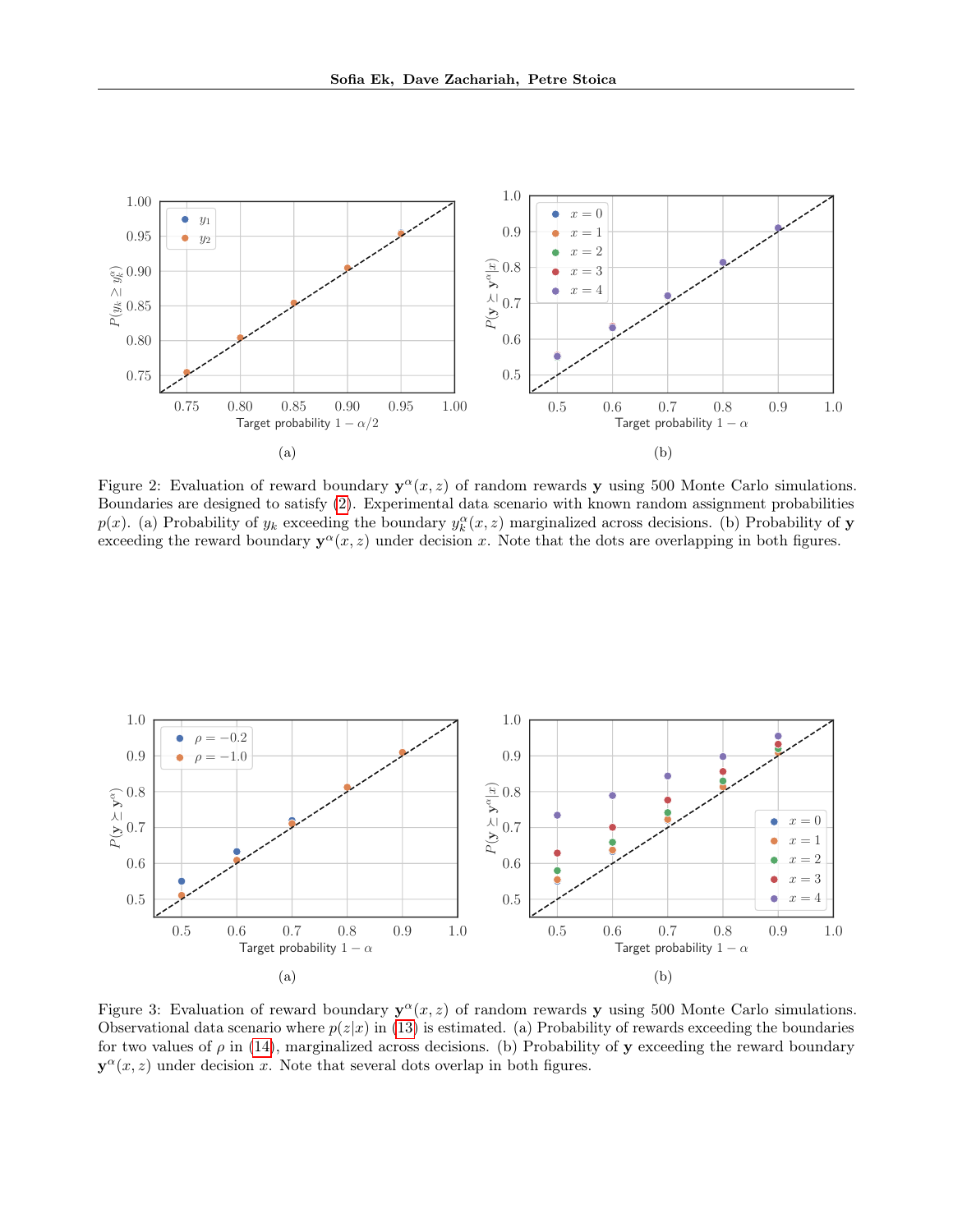<span id="page-7-0"></span>

Figure 4: Efficient decisions with confidence 80% in the observational data scenario for two different contextual covariates (a) and (b). In (a) the efficient set is  $\mathcal{X}^{\alpha}(z) = \{0, 4\}$  and decisions 1, 2 and 3 are thus strictly dominated, while in (b) efficient set is  $\mathcal{X}^{\alpha}(z) = \{0, 1, 2\}$  and decisions 3 and 4 are strictly dominated. In (b) there was no data for decision  $x = 4$  and the method adapts by setting the minimum possible reward as a boundary (highlighted as a black star). The dashed lines illustrate the frontiers  $\mathcal{Y}^{\alpha}(z)$  for each context.

<span id="page-7-1"></span>

Figure 5: Frontiers  $\mathcal{Y}^{\alpha}(\mathbf{z})$  for student groups with two different sets of covariates learned from semi-real data with three different class size interventions. (a) All decisions are efficient so that  $\mathcal{X}^{\alpha}(\mathbf{z}') = \{0, 1, 2\}$ . (b) Efficient decisions are  $\mathcal{X}^{\alpha}(\mathbf{z}^{"}) = \{0, 1\}$  since intervention 2 is dominated by 1. Confidence level 80%.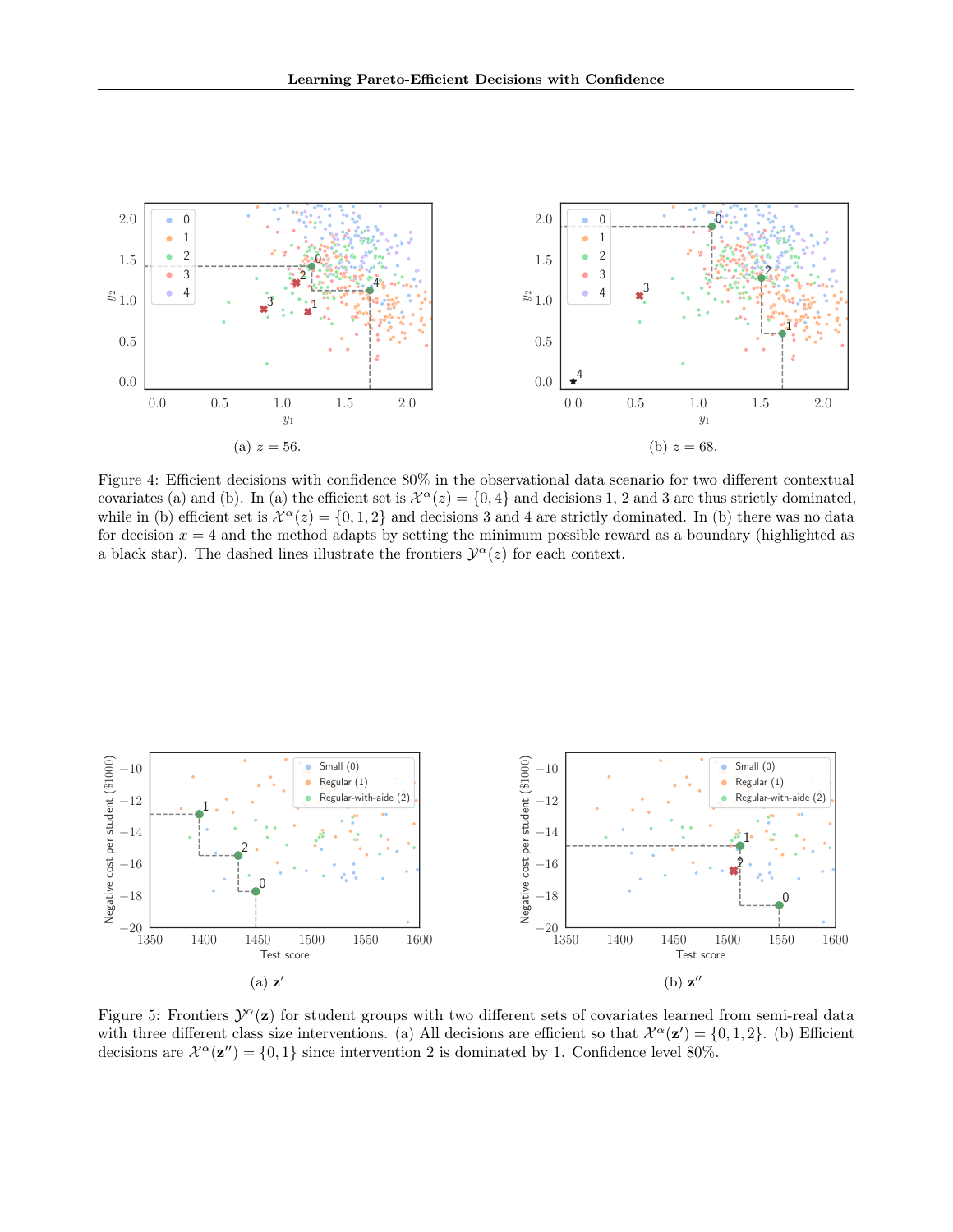any known covariate shift can readily be incorporated by adjusting the weights, unknown shifts can produce misleading results.

#### Acknowledgments

This research was partially supported by the Wallenberg AI, Autonomous Systems and Software Program (WASP) funded by Knut and Alice Wallenberg Foundation, and the Swedish Research Council under contracts 2018-05040 and 2021-05022.

#### References

- <span id="page-8-19"></span>C.M. Achilles, Helen Pate Bain, Fred Bellott, Jayne Boyd-Zaharias, Jeremy Finn, John Folger, John Johnston, and Elizabeth Word. Tennessee's Student Teacher Achievement Ratio (STAR) project, 2008. URL <https://doi.org/10.7910/DVN/SIWH9F>.
- <span id="page-8-11"></span>Vineeth Balasubramanian, Shen-Shyang Ho, and Vladimir Vovk. Conformal prediction for reliable machine learning: theory, adaptations and applications. Newnes, 2014.
- <span id="page-8-8"></span>Herman Chernoff and Lincoln E Moses. Elementary decision theory. Courier Corporation, 2012.
- <span id="page-8-23"></span>B. Christian. The Alignment Problem: Machine Learning and Human Values. W. W. Norton, 2020.
- <span id="page-8-2"></span>Gerard Debreu. Valuation equilibrium and Pareto optimum. Proceedings of the National Academy of Sciences of the United States of America, 40(7):588, 1954.
- <span id="page-8-14"></span>Alexander D'Amour, Peng Ding, Avi Feller, Lihua Lei, and Jasjeet Sekhon. Overlap in observational studies with high-dimensional covariates. Journal of Econometrics, 221(2):644–654, 2021.
- <span id="page-8-22"></span>Jennifer L Hill. Bayesian nonparametric modeling for causal inference. Journal of Computational and Graphical Statistics, 20(1):217–240, 2011.
- <span id="page-8-12"></span>Guido W Imbens and Donald B Rubin. Causal inference in statistics, social, and biomedical sciences. Cambridge University Press, 2015.
- <span id="page-8-1"></span>Yaochu Jin and Bernhard Sendhoff. Pareto-based multiobjective machine learning: An overview and case studies. IEEE Transactions on Systems, Man, and Cybernetics, Part C (Applications and Reviews), 38 (3):397–415, 2008.
- <span id="page-8-5"></span>Thorsten Joachims, Adith Swaminathan, and Maarten de Rijke. Deep learning with logged bandit feedback. In International Conference on Learning Representations, 2018.
- <span id="page-8-21"></span>Nathan Kallus, Aahlad Manas Puli, and Uri Shalit. Removing hidden confounding by experimental grounding. Advances in neural information processing systems, 31, 2018.
- <span id="page-8-24"></span>Diederik P Kingma and Jimmy Ba. Adam: A method for stochastic optimization. arXiv preprint arXiv:1412.6980, 2014.
- <span id="page-8-6"></span>Roger Koenker and Kevin F Hallock. Quantile regression. Journal of economic perspectives, 15(4): 143–156, 2001.
- <span id="page-8-20"></span>Alan B Krueger. Experimental estimates of education production functions. The quarterly journal of economics, 114(2):497–532, 1999.
- <span id="page-8-4"></span>John Langford and Tong Zhang. The epoch-greedy algorithm for multi-armed bandits with side information. In Advances in neural information processing systems, pages 817–824, 2008.
- <span id="page-8-15"></span>Jing Lei, Alessandro Rinaldo, and Larry Wasserman. A conformal prediction approach to explore functional data. Annals of Mathematics and Artificial Intelligence, 74(1):29–43, 2015.
- <span id="page-8-18"></span>Lihua Lei and Emmanuel J Candès. Conformal inference of counterfactuals and individual treatment effects. Journal of the Royal Statistical Society: Series B (Statistical Methodology), 2021.
- <span id="page-8-17"></span>Henrik Linusson, Ulf Johansson, and Tuve Löfström. Signed-error conformal regression. In Pacific-Asia Conference on Knowledge Discovery and Data Mining, pages 224–236. Springer, 2014.
- <span id="page-8-7"></span>Nicolai Meinshausen and Greg Ridgeway. Quantile regression forests. Journal of Machine Learning Research, 7(6), 2006.
- <span id="page-8-0"></span>Kaisa Miettinen. Nonlinear multiobjective optimization, volume 12. Springer Science & Business Media, 2012.
- <span id="page-8-13"></span>Michael Oberst, Fredrik Johansson, Dennis Wei, Tian Gao, Gabriel Brat, David Sontag, and Kush Varshney. Characterization of overlap in observational studies. In International Conference on Artificial Intelligence and Statistics, pages 788–798. PMLR, 2020.
- <span id="page-8-9"></span>Judea Pearl. Causality. Cambridge university press, 2009.
- <span id="page-8-10"></span>Jonas Peters, Dominik Janzing, and Bernhard Schölkopf. Elements of causal inference: foundations and learning algorithms. The MIT Press, 2017.
- <span id="page-8-3"></span>Esther Rolf, Max Simchowitz, Sarah Dean, Lydia T Liu, Daniel Bjorkegren, Moritz Hardt, and Joshua Blumenstock. Balancing competing objectives with noisy data: Score-based classifiers for welfare-aware machine learning. In International Conference on Machine Learning, pages 8158–8168. PMLR, 2020.
- <span id="page-8-16"></span>Yaniv Romano, Evan Patterson, and Emmanuel Candes. Conformalized quantile regression. In Advances in Neural Information Processing Systems, volume 32. Curran Associates, Inc., 2019.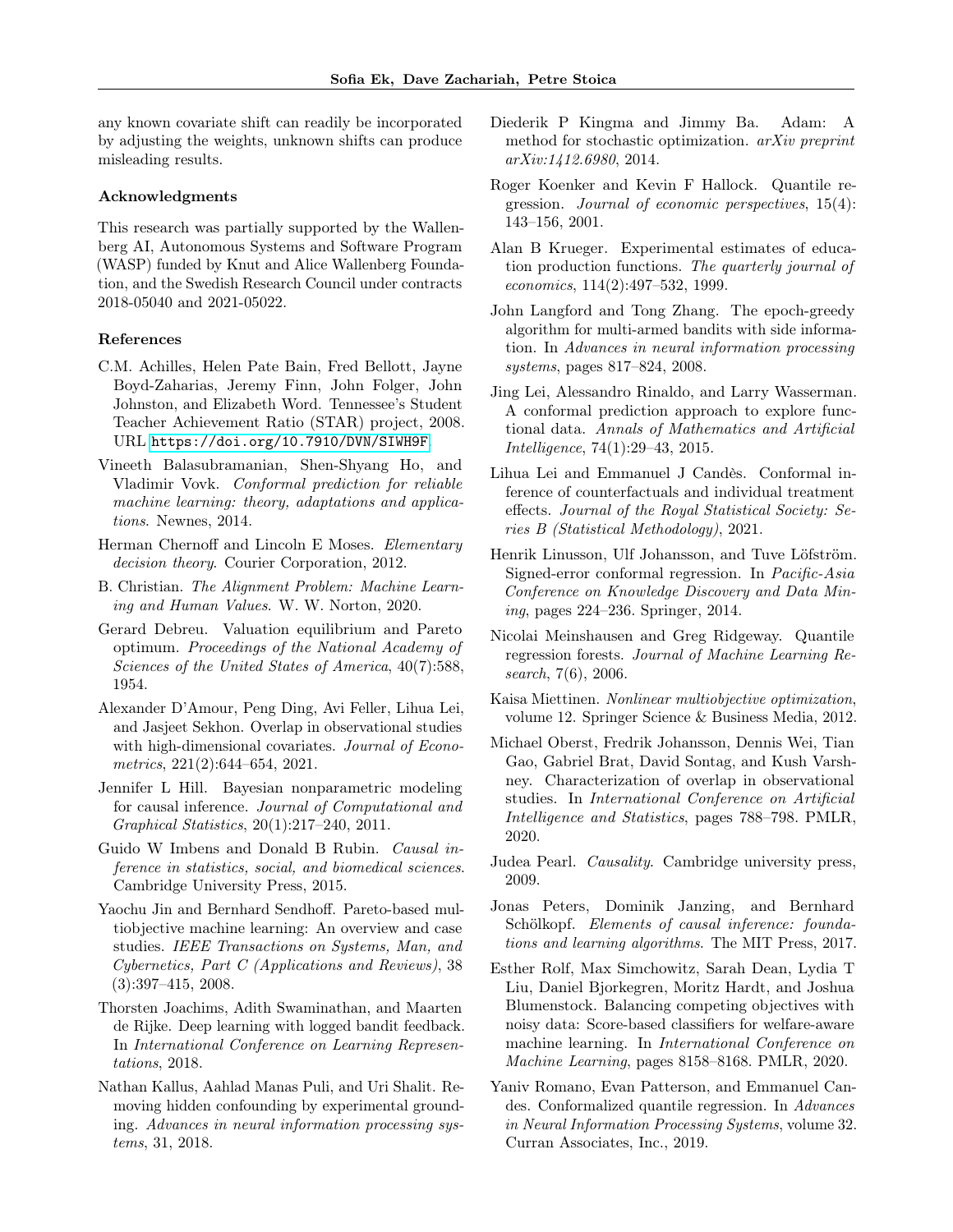- <span id="page-9-8"></span>Andrew M Saxe, James L McClelland, and Surya Ganguli. Exact solutions to the nonlinear dynamics of learning in deep linear neural networks. In International Conference on Learning Representations, 2014.
- <span id="page-9-3"></span>Glenn Shafer and Vladimir Vovk. A tutorial on conformal prediction. Journal of Machine Learning Research, 9(3), 2008.
- <span id="page-9-6"></span>Ingo Steinwart and Andreas Christmann. Estimating conditional quantiles with the help of the pinball loss. Bernoulli, 17(1):211–225, 2011.
- <span id="page-9-1"></span>Yi Su, Maria Dimakopoulou, Akshay Krishnamurthy, and Miroslav Dudík. Doubly robust off-policy evaluation with shrinkage. In International Conference on Machine Learning, pages 9167–9176. PMLR, 2020.
- <span id="page-9-0"></span>Adith Swaminathan and Thorsten Joachims. Counterfactual risk minimization: Learning from logged bandit feedback. In International Conference on Machine Learning, pages 814–823, 2015.
- <span id="page-9-5"></span>James W Taylor. A quantile regression neural network approach to estimating the conditional density of multiperiod returns. *Journal of Forecasting*, 19(4): 299–311, 2000.
- <span id="page-9-4"></span>Ryan J Tibshirani, Rina Foygel Barber, Emmanuel Candes, and Aaditya Ramdas. Conformal prediction under covariate shift. In Advances in Neural Information Processing Systems, volume 32. Curran Associates, Inc., 2019.
- <span id="page-9-7"></span>Xin Tong, Yang Feng, and Jingyi Jessica Li. Neyman-Pearson classification algorithms and NP receiver operating characteristics. Science advances, 4(2): eaao1659, 2018.
- <span id="page-9-2"></span>Vladimir Vovk, Alex Gammerman, and Glenn Shafer. Algorithmic learning in a random world. Springer Science & Business Media, 2005.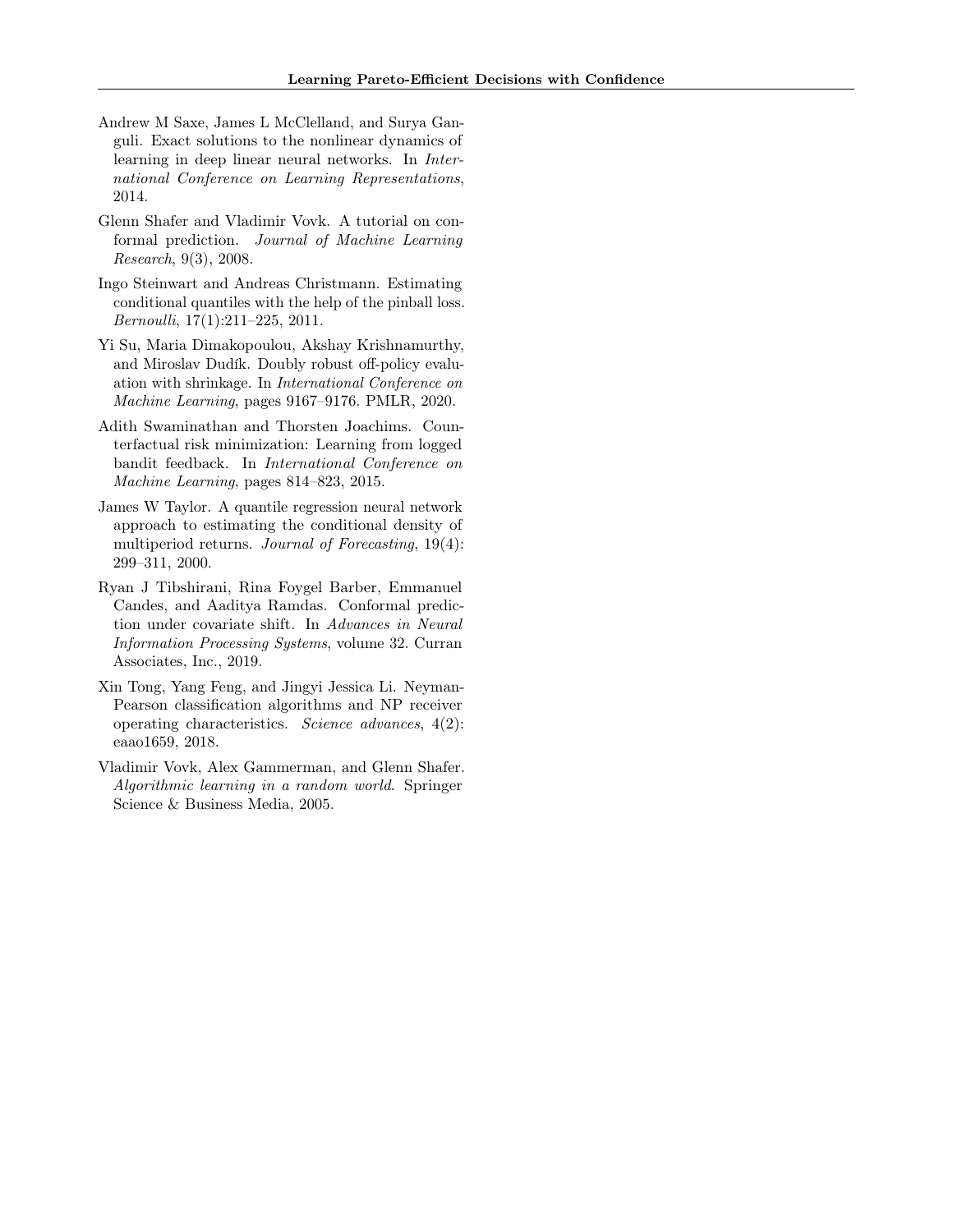# Supplementary Material: Learning Pareto-Efficient Decisions with Confidence

## A NUMERICAL EXPERIMENTS

More details of the numerical experiments described in Section [4](#page-4-0) is provided in this material. In Algorithm [1](#page-10-0) the computation of the Pareto-efficient decisions  $\mathcal{X}^{\alpha}(\mathbf{z})$  and the corresponding frontier  $\mathcal{Y}^{\alpha}(\mathbf{z})$  are summarized. A quantile function algorithm  $\hat{q}$  and a weight function type  $\hat{w}$  to be learned from data should be provided before running the algorithm. For the weights, one could for example use [\(13\)](#page-4-4).

<span id="page-10-0"></span>Algorithm 1 Pareto-efficient decisions

**Input:** Test sample **z**, confidence level  $1 - \alpha$ , training data  $\mathcal{D}$ 1: Randomly split  $D$  into  $D'$  and  $D''$ <br>2: **for** every  $x \in \mathcal{X}$  **do** 2: for every  $x \in \mathcal{X}$  do  $\Rightarrow$  Calculate lower bound of each reward 3: Set  $x^* := x$  and  $\mathbf{v}^{\alpha}(x, \mathbf{z}) := \mathbf{0}$ 3: Set  $x^* := x$  and  $y^{\alpha}(x, z) := 0$ 4: Learn weights  $\widehat{w}(x, \mathbf{z}; \mathcal{D}')$ 5: Compute  $\widehat{w}(x_i, \mathbf{z}_i; \mathcal{D}')$  for all  $i \in \mathcal{D}''$ <br>6. Compute  $\widehat{w}(x, \mathbf{z}; \mathcal{D}')$  for test sample 6: Compute  $\widehat{w}(x, z; \mathcal{D}')$  for test sample z<br>  $\mathbf{z}$  for each roward  $k-1$  m do 7: for each reward  $k = 1, \ldots, m$  do 8: Learn quantile function  $\hat{q}^{\alpha}(x, \mathbf{z}; \mathcal{D}')$ <br>  $\alpha$  Compute  $x_i = \hat{\alpha}^{\alpha}(x_i, \mathbf{z}; \mathcal{D}') = y_i$ , for 9: Compute  $r_i = \hat{q}^{\alpha}(x_i, \mathbf{z}_i; \mathcal{D}') - y_{k,i}$  for all  $i \in \mathcal{D}''$ <br>
10: Construct  $p(r) = \sum_{i \in \mathcal{D}''} p_i \mathbb{1}(r = r_i) + p_{\infty} \mathbb{1}(r = \infty)$ , where  $\{p_i\}$  are given in [\(9\)](#page-2-8)  $\alpha(x_i, \mathbf{z}_i; \mathcal{D}') - y_{k,i}$  for all  $i \in \mathcal{D}''$ 11: Set  $\kappa^{\alpha}(x)$  to the  $\left(1 - \frac{\alpha}{m}\right)$ -th quantile of  $p(r)$ 12: Set  $y_k^{\alpha}(x, \mathbf{z}) := \hat{q}^{\alpha}(x, \mathbf{z}; \mathcal{D}') - \kappa^{\alpha}(x)$ <br>
12: and for 13: end for 14: end for 15: for every  $x \in \mathcal{X}$  do  $\Rightarrow$  Find Pareto-efficient decisions  $\Rightarrow$  Find Pareto-efficient decisions  $\Rightarrow$  Find Pareto-efficient decisions 16: if  $y^{\alpha}(x, z)$  is Pareto-efficient then 17: Add x to the set of all Pareto-efficient decisions  $\mathcal{X}^{\alpha}(\mathbf{z})$ 18: Add  $y^{\alpha}(x, z)$  to the frontier  $\mathcal{Y}^{\alpha}(z)$ 19: end if 20: end for Output:  $\mathcal{X}^\alpha(\mathbf{z})$  and  $\mathcal{Y}^\alpha(\mathbf{z})$ 

### A.1 Synthetic data

In Subsection [4.1,](#page-4-5) we draw  $n = 1000$  training data points to learn  $\mathcal{X}^{\alpha}(z)$  with confidence level  $1 - \alpha$  using a quantile random forest method [\(Meinshausen and Ridgeway, 2006\)](#page-8-7). The random forest has 1000 trees and the minimum number of samples in each leaf node is set to 1. In the main paper, we show results to verify that the method satisfies [\(2\)](#page-1-2). Each individual  $y_k$  should also satisfy [\(11\)](#page-3-1), with confidence level  $1 - \alpha/m$ , here  $m = 2$ . In Fig. [6](#page-11-0) we verify that each reward  $y_k$  in the reward vector **y** satisfies this in the experimental data case.

In the observational data case, we learn a Gaussian mixture model of  $p(z|x)$  and [\(11\)](#page-3-1) will only hold approximately. In Fig. [7](#page-11-1) we evaluate each reward boundary obtained with these approximate weights and find [\(11\)](#page-3-1) to be satisfied for both. The bounds for  $x = 0$  and 1 are closest to the requested confidence  $1 - \alpha/2$ . Note that data on decision  $x = 4$  is sparse due to the uneven past decision policy. The resulting bound for this decision still satisfies [\(11\)](#page-3-1), but is typically more conservative than for the other decisions.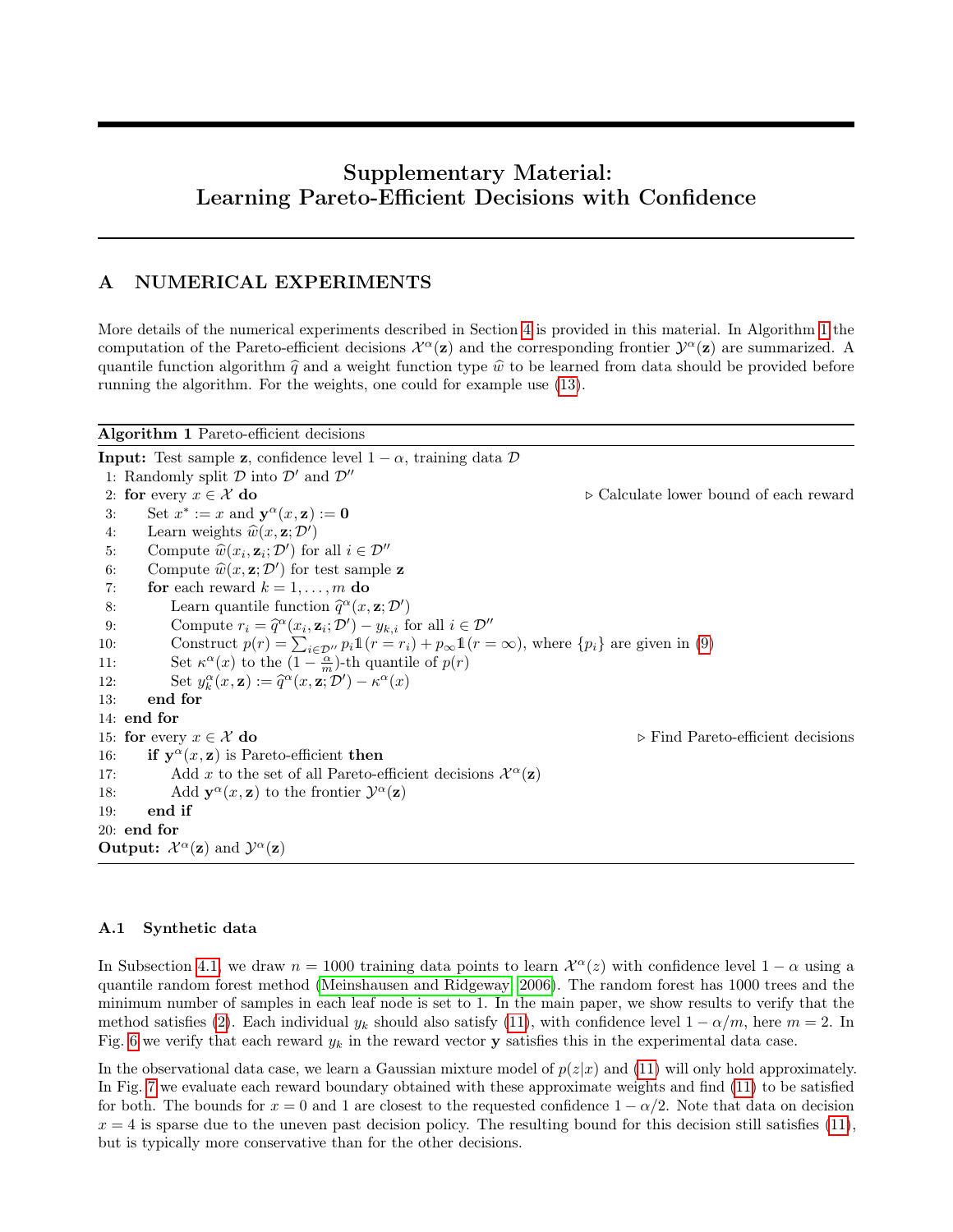<span id="page-11-0"></span>

Figure 6: Evaluation of reward boundary  $y_k^{\alpha}(x, z)$  of random rewards  $y_k$  using 500 Monte Carlo simulations. Experimental data scenario with known random assignment probabilities  $p(x)$ . Boundaries are designed to satisfy [\(11\)](#page-3-1). (a) Probability of  $y_1$  exceeding the boundary  $y_1^{\alpha}(x, z)$  under decision x. (b) Probability of  $y_2$  exceeding the reward boundary  $y_2^{\alpha}(x, z)$  under decision x. Note that the dots are overlapping in both figures.

<span id="page-11-1"></span>

Figure 7: Evaluation of reward boundary  $y_k^{\alpha}(x, z)$  of random rewards  $y_k$  using 500 Monte Carlo simulations. Observational data scenario where  $p(z|x)$  in [\(13\)](#page-4-4) is estimated. (a) Probability of  $y_1$  exceeding the boundary  $y_1^{\alpha}(x, z)$  under decision x. (b) Probability of  $y_2$  exceeding the reward boundary  $y_2^{\alpha}(x, z)$  under decision x. Note that several dots for  $x = 0$  and  $x = 1$  overlap in the figures.